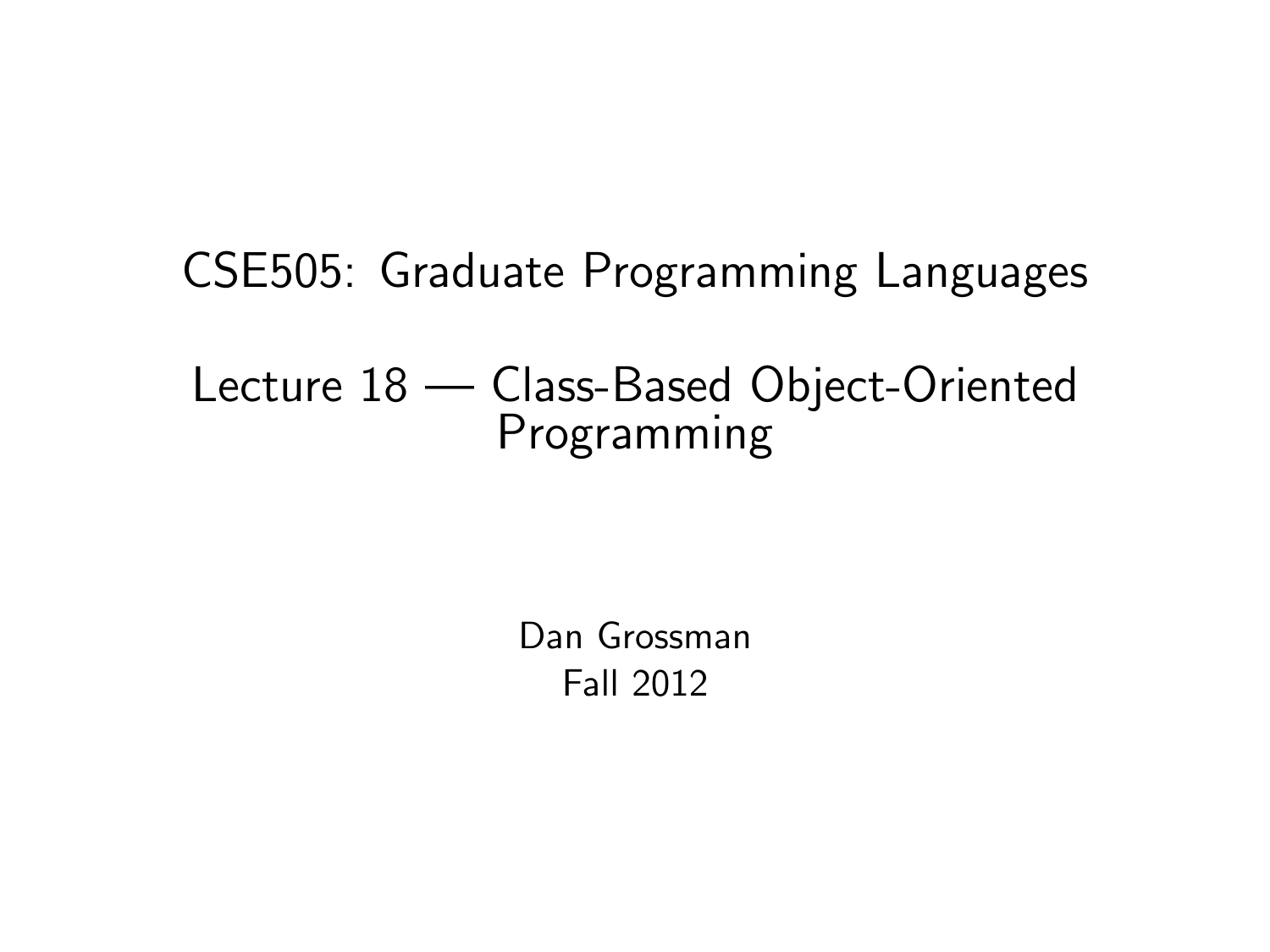## PL Issues for OOP?

OOP lets you:

- 1. Build some extensible software concisely
- 2. Exploit an intuitive analogy between interaction of physical entities and interaction of software pieces

It also:

- $\triangleright$  Raises tricky semantic and style issues worthy of careful PL study
- $\blacktriangleright$  Is more complicated than functions
	- $\triangleright$  Not necessarily worse, but is writing lots of accessor methods "productive"?

This lecture: No type-system issues

Next lecture: Static typing for OOP, static overloading, multimethods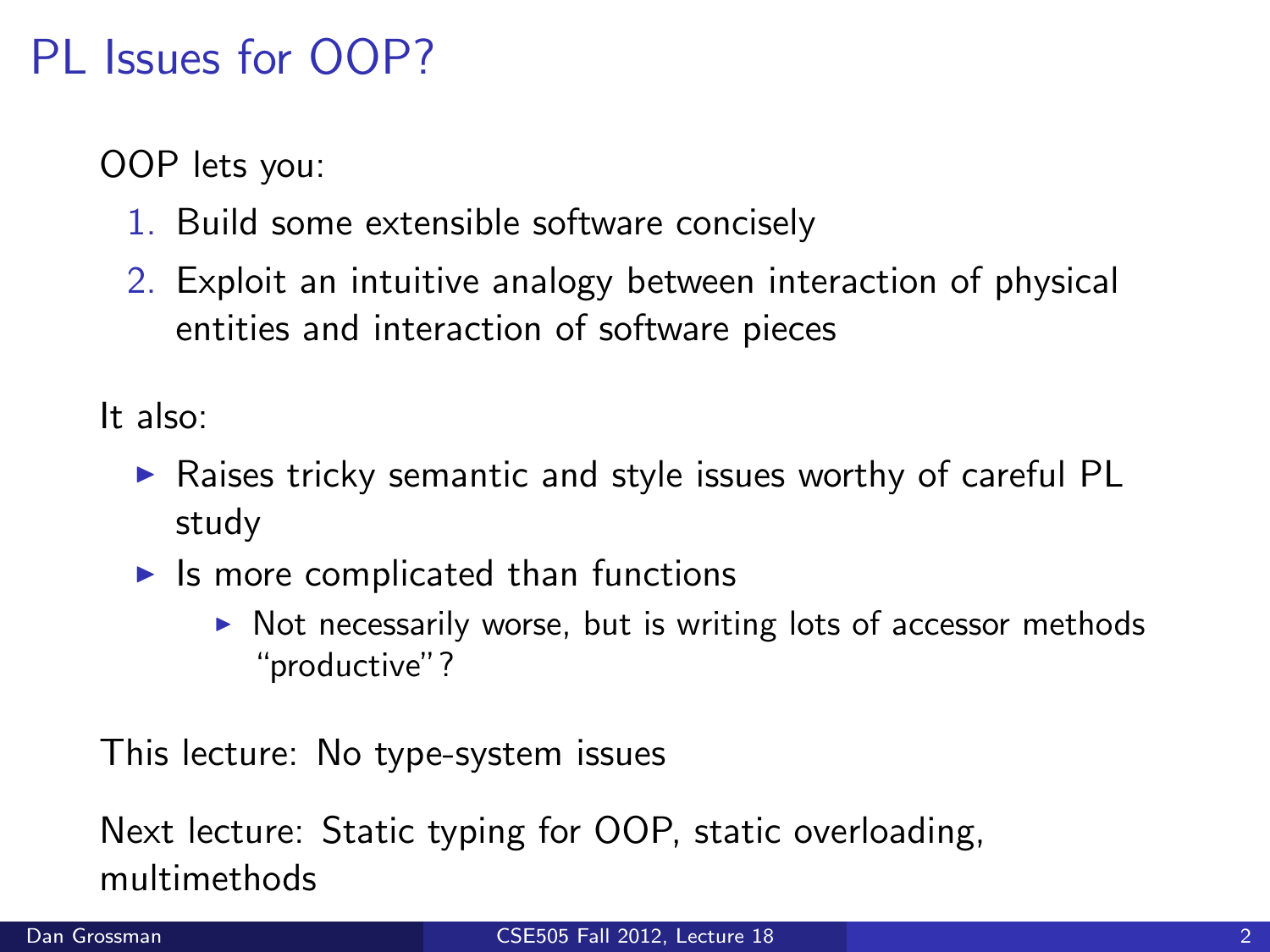## So what is OOP?

OOP "looks like this", but what's the essence?

```
class Point1 extends Object {
 field x;
 get_x() \{ self.x \}set_x(y) \{ self.x = y \}distance(p) { p.get_x() - self.get_x() }
  constraint() { self.x = 0 }
}
class Point2 extends Point1 {
 field y;
 get_y() \{ self.y \}get_x() \{ 34+super.get_x() \}constructor() { super(); self.y = 0; }
}
```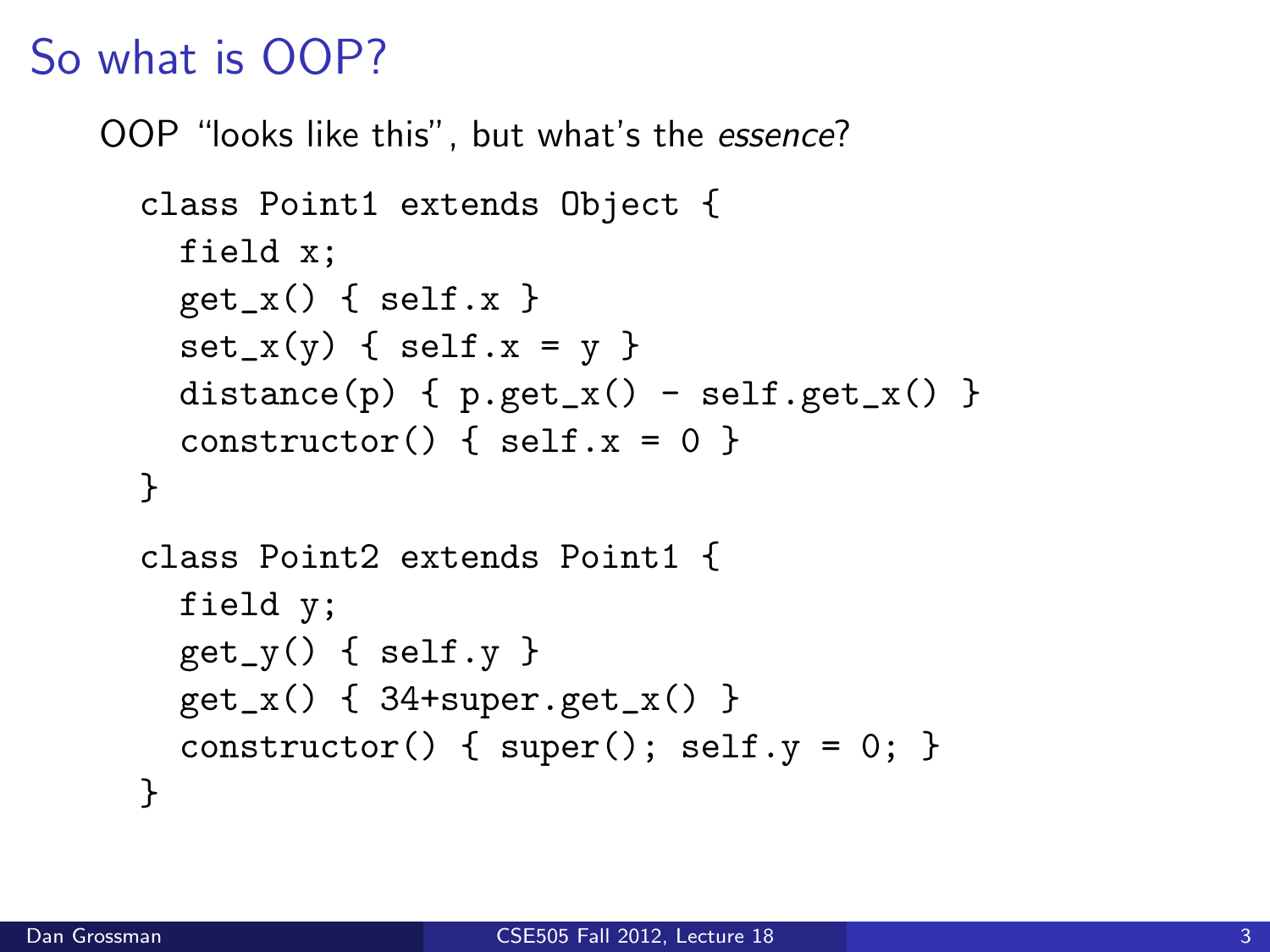## Class-based OOP

In (pure) class-based OOP:

- 1. Everything is an object
- 2. Objects communicate via messages (handled by methods)
- 3. Objects have their own state
- 4. Every object is an instance of a class
- 5. A class describes its instances' behavior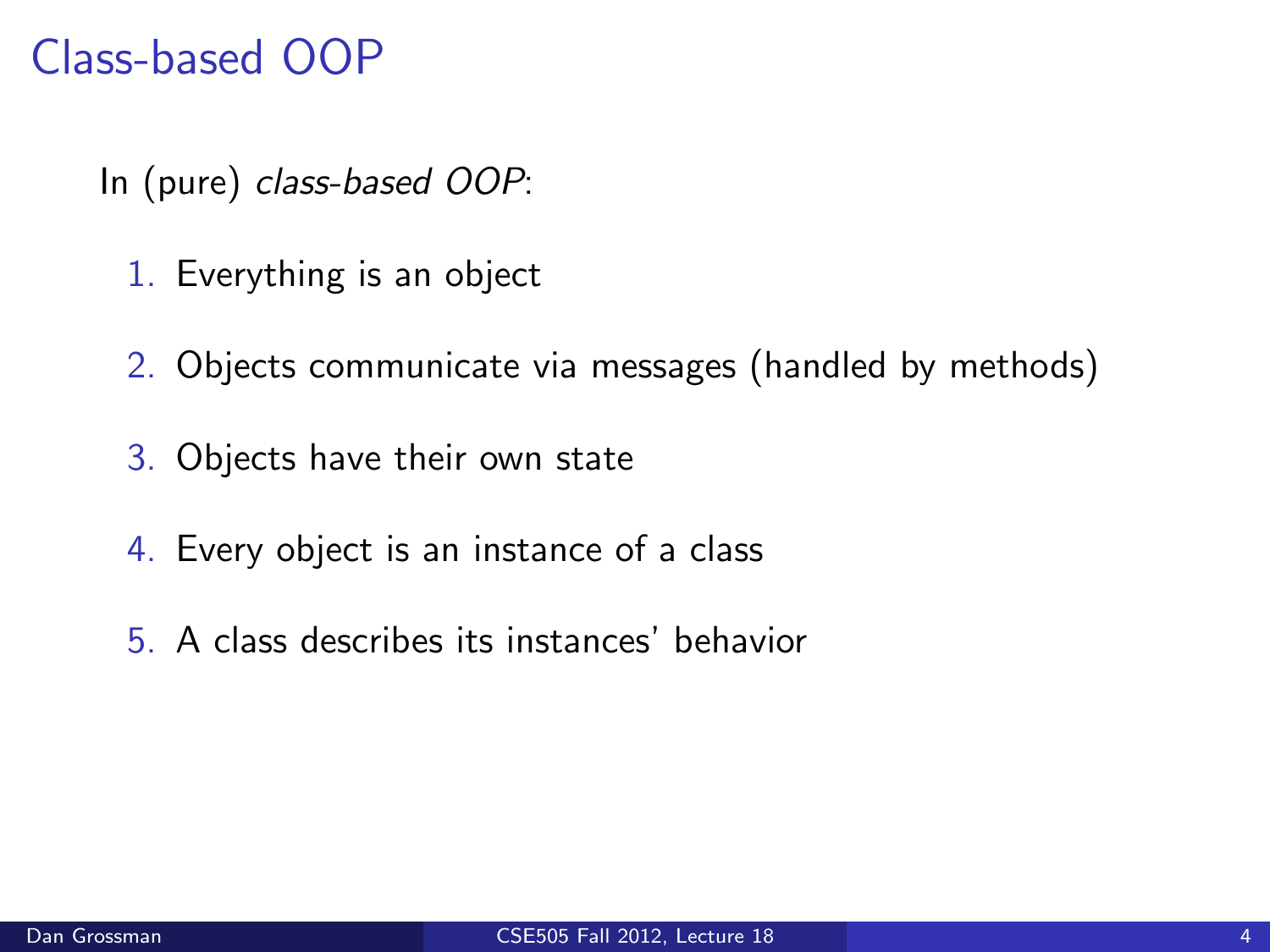# Pure OOP

Can make "everything an object" (cf. Smalltalk, Ruby, ...)

I Just like "everything a function" or "everything a string" or  $\ldots$ 

```
class True extends Boolean {
  myIf(x,y) \{ x.m(); \}}
class False extends Boolean {
 myIf(x,y) \{ y.m(): \}}
e.myIf((new Object() \{ m() \{ ... \},
```

```
(new Object() { m() {...}))
```
Essentially identical to the lambda-calculus encoding of booleans

 $\triangleright$  Closures are just objects with one method, perhaps called "apply", and a field for each free variable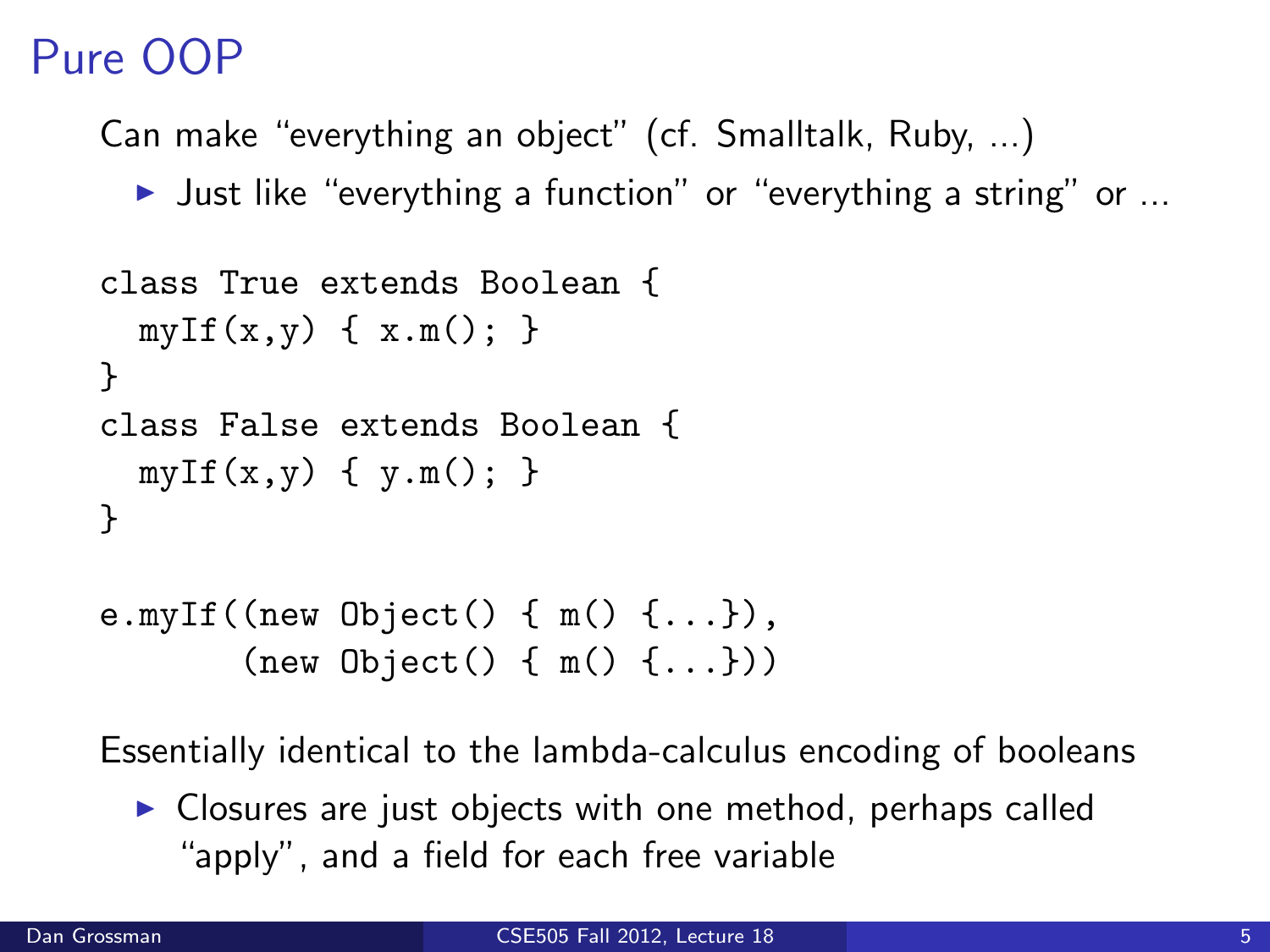## OOP can mean many things

Why is this *approach* such a popular way to structure software?

- $\triangleright$  An ADT (private fields)?
- Inheritance, method/field extension, method override?
- $\blacktriangleright$  Implicit this / self?
- $\blacktriangleright$  Dynamic dispatch?
- $\blacktriangleright$  Subtyping?
- $\blacktriangleright$  All the above (plus constructor(s)) with 1 class declaration?

Design question: Better to have small orthogonal features or one "do it all" feature?

Anyway, let's consider how "unique to OO" each is . . .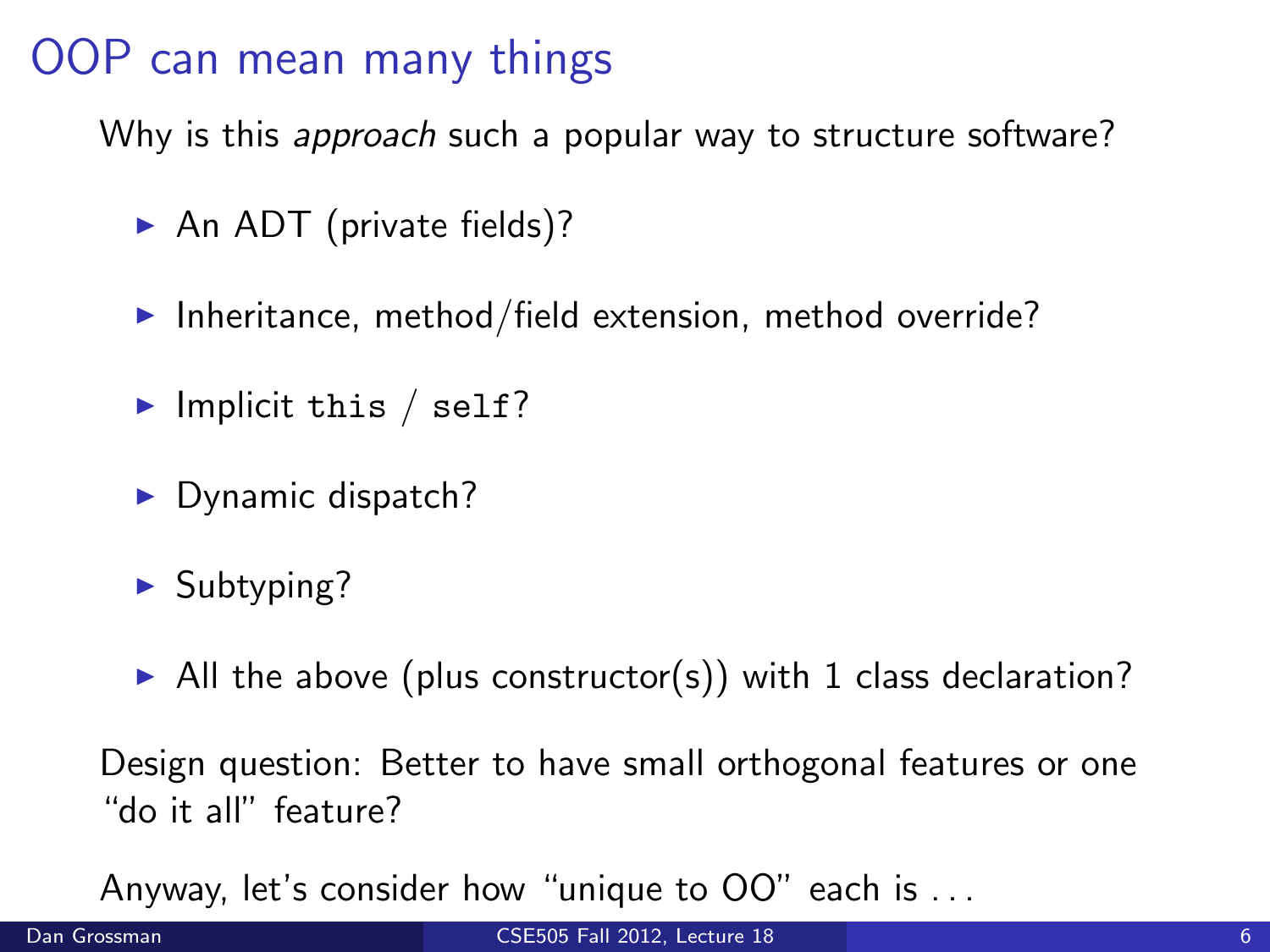#### OOP as ADT-focused

Fields, methods, constructors often have visibilities

What code can invoke a method / access a field? Other methods in same object? other methods in same class? a subclass? within some other boundary (e.g., a package)? any code? ...

 $\triangleright$  Visibility an orthogonal issue, so let's assume public methods (any code) and private fields (only methods of that object) for simplicity

Hiding concrete representation matters, in any paradigm

- $\triangleright$  For simple examples, objects or modules work fine
- $\triangleright$  But OOP struggles with binary methods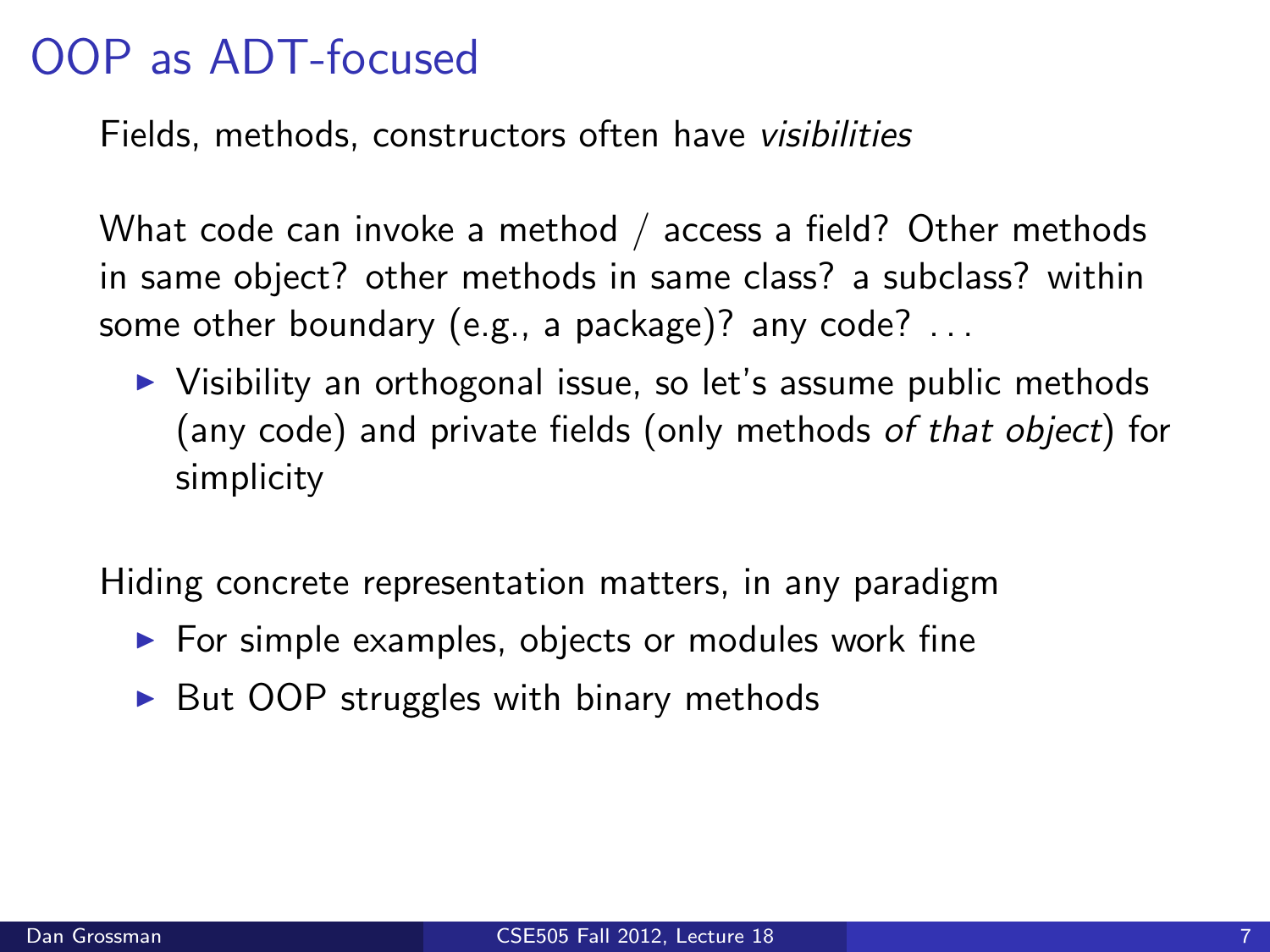### Simple Example

```
type int_stack
val empty_stack : int_stack
val push : int -> int_stack -> int_stack
...
push 42 empty_stack
class IntStack {
   ... // fields
   constructor() {...}
   push(Int i) \{ \ldots \}...
}
new IntStack().push(42);
```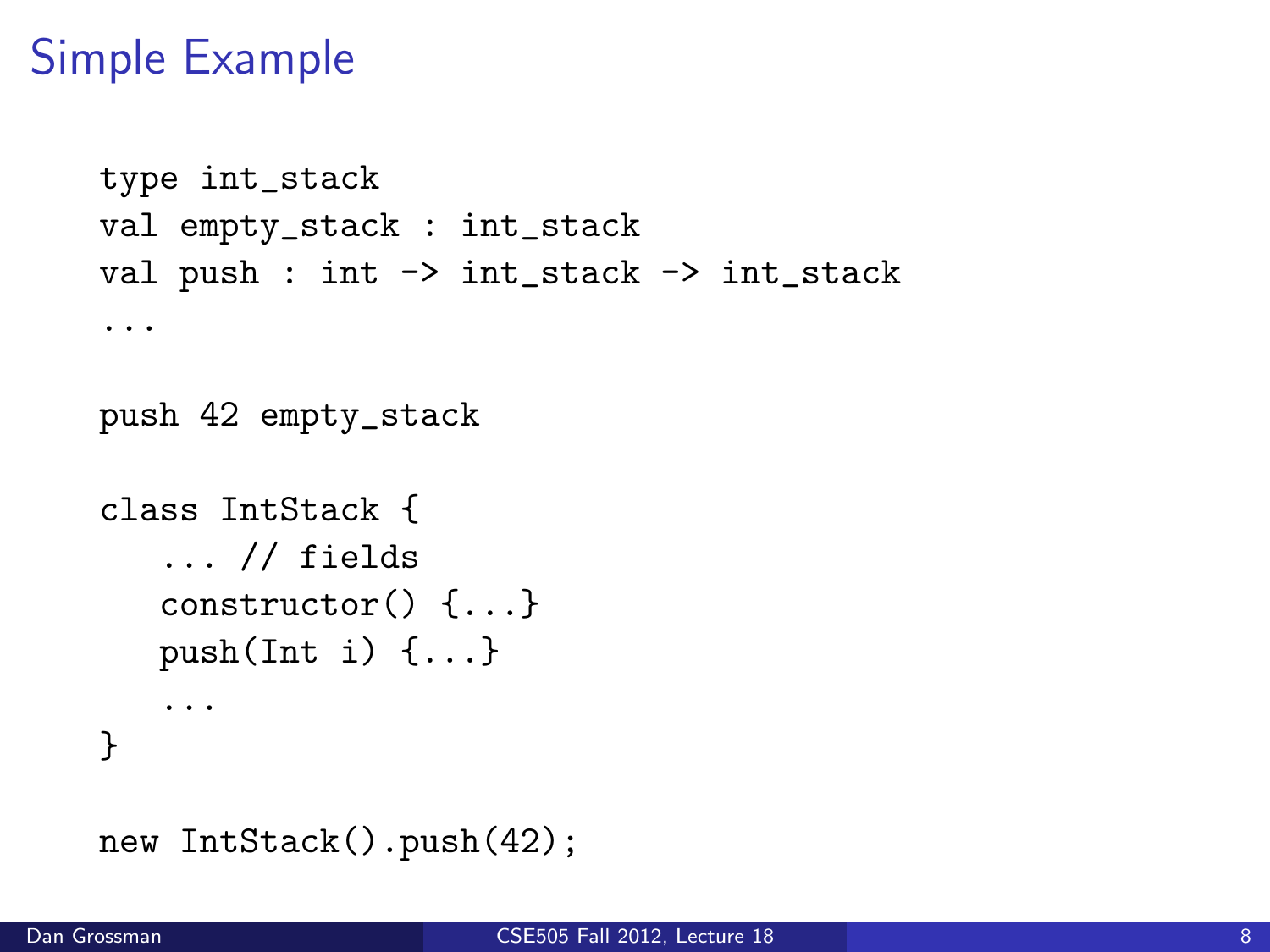## Binary-Method Example

```
type choose_bag
val singleton : int -> choose_bag
val union : choose_bag -> choose_bag -> choose_bag
val choose : choose_bag -> int (* choose element uniformly
                                   at random *)
class ChooseBag {
  ... // fields
  constructor(Int i) { ... }
  ChooseBag union(ChooseBag that) { ... }
  Int choose() { ... }
}
```
- $\triangleright$  ML implementation straightforward, e.g., use an int list
- $\triangleright$  OOP implementation *impossible* unless add more methods (wider interface) or make fields less private (less OOP)
	- $\triangleright$  Notice union is a "binary method" (any  $n > 1$  problematic)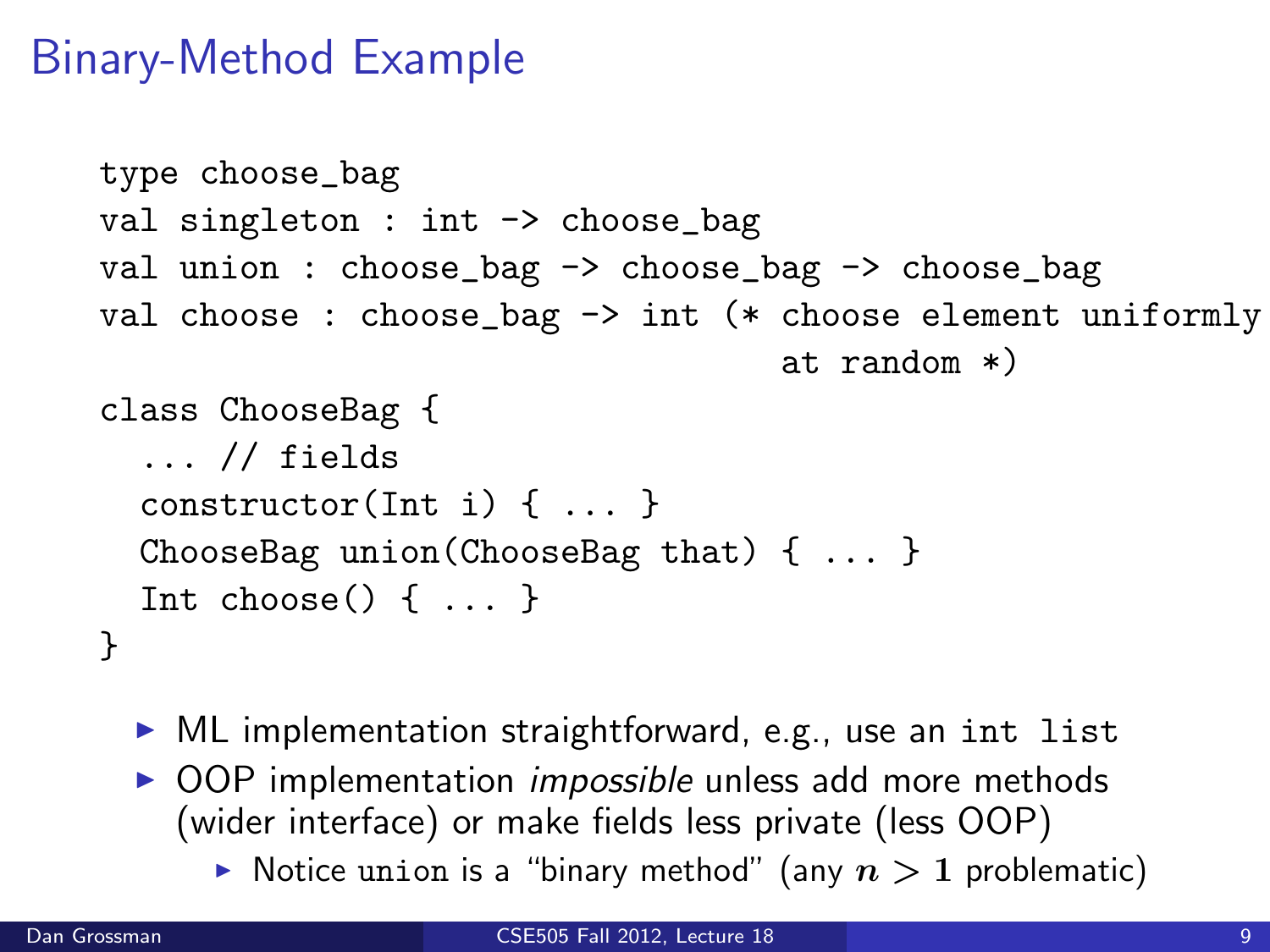#### Inheritance and Override

Subclasses:

- 1. inherit fields and methods of superclass
- 2. can override methods
- 3. can use super calls (a.k.a. resends)

Can we code this up in OCaml?

- $\triangleright$  No: Field-name reuse (let's ignore that)
- $\triangleright$  No: Static type system without subtyping (let's ignore that)
- $\triangleright$  No: Because of the key semantic difference of OOP ... but let's try anyway with "plain old" records of functions and recursion ...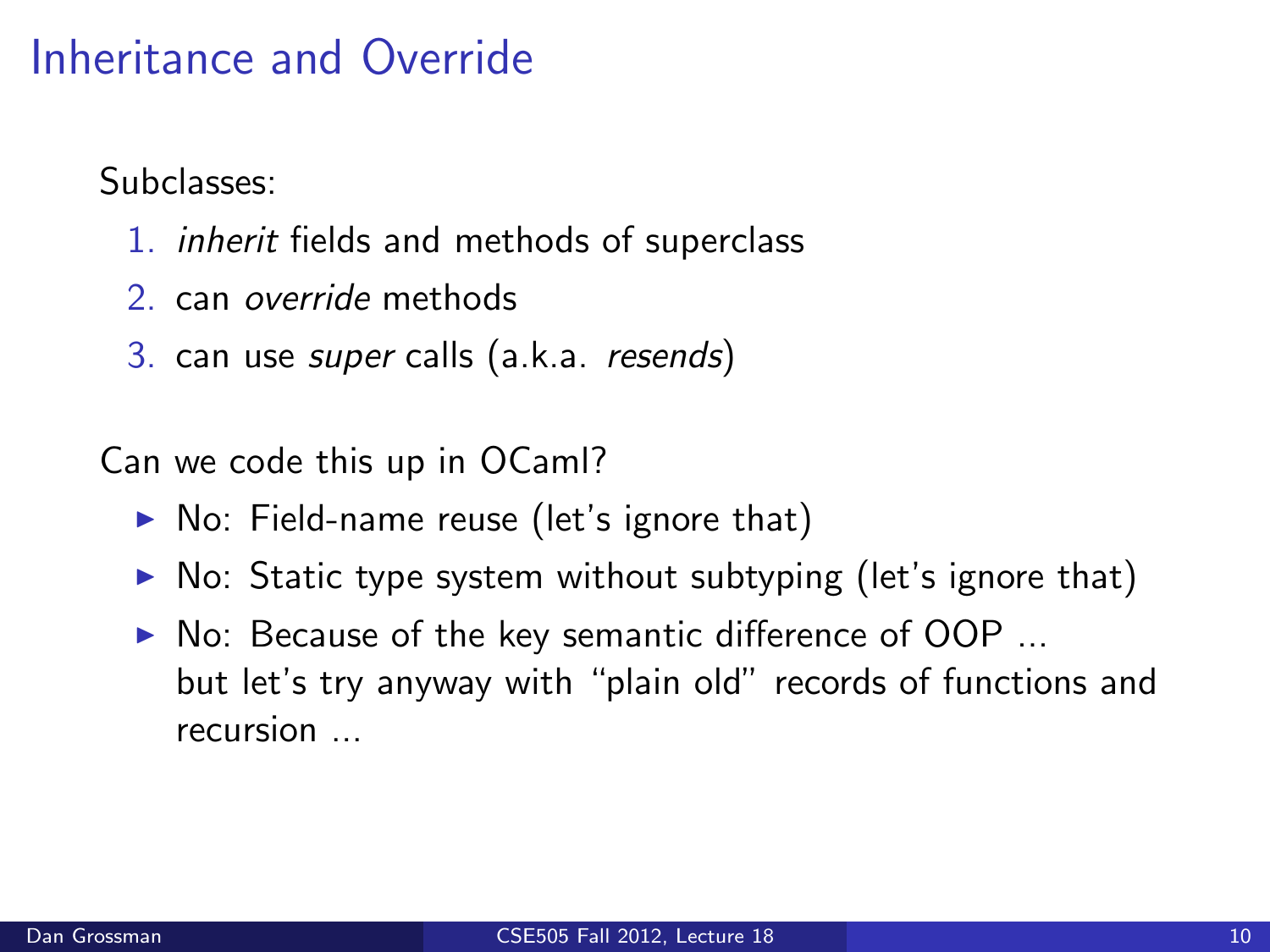#### Attempting Inheritance

```
let point1_constructor () =
  let x = ref \space 0 in
  let rec self =
  { get_x = (fun () \rightarrow !x);set_x = (fun y \rightarrow x := y);distance = (fun p \rightarrow p.get_x() - self.get_x() )} in self
```

```
(* note: adding get_y prevents type-checking in OCaml *)
let point2_constructor () =
```

```
let r = point1_constructor () in
let y = ref 0 in
let rec self =
{ get_x = (fun () -> 34 + r.get_x());set_x = r.set_x;distance = r.distance;
  get_y = (fun () \rightarrow !y) in self
```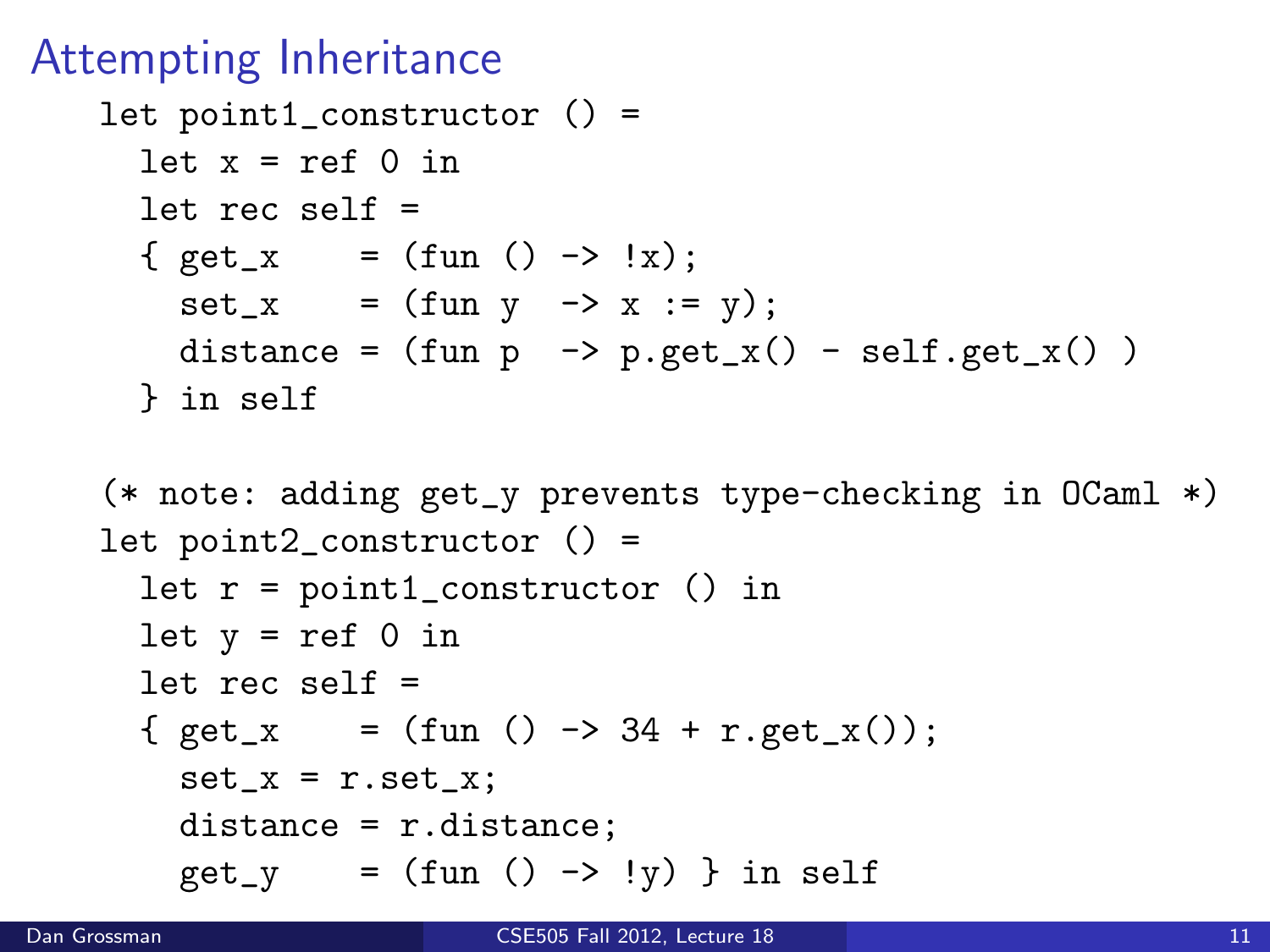#### Problems

Small problems:

- $\blacktriangleright$  Have to change point2 code when point1 changes.
	- $\triangleright$  But OOP has many "fragile base class" issues too
- $\triangleright$  No direct access to "private fields" of super-class

Big problem:

- $\triangleright$  Distance method in point2 code does not behave how it does in OOP!
	- $\triangleright$  We do not have late-binding of self (i.e., dynamic dispatch)

Claim: The essence of OOP (versus records of closures) is a fundamentally different rule for what self maps to in the environment!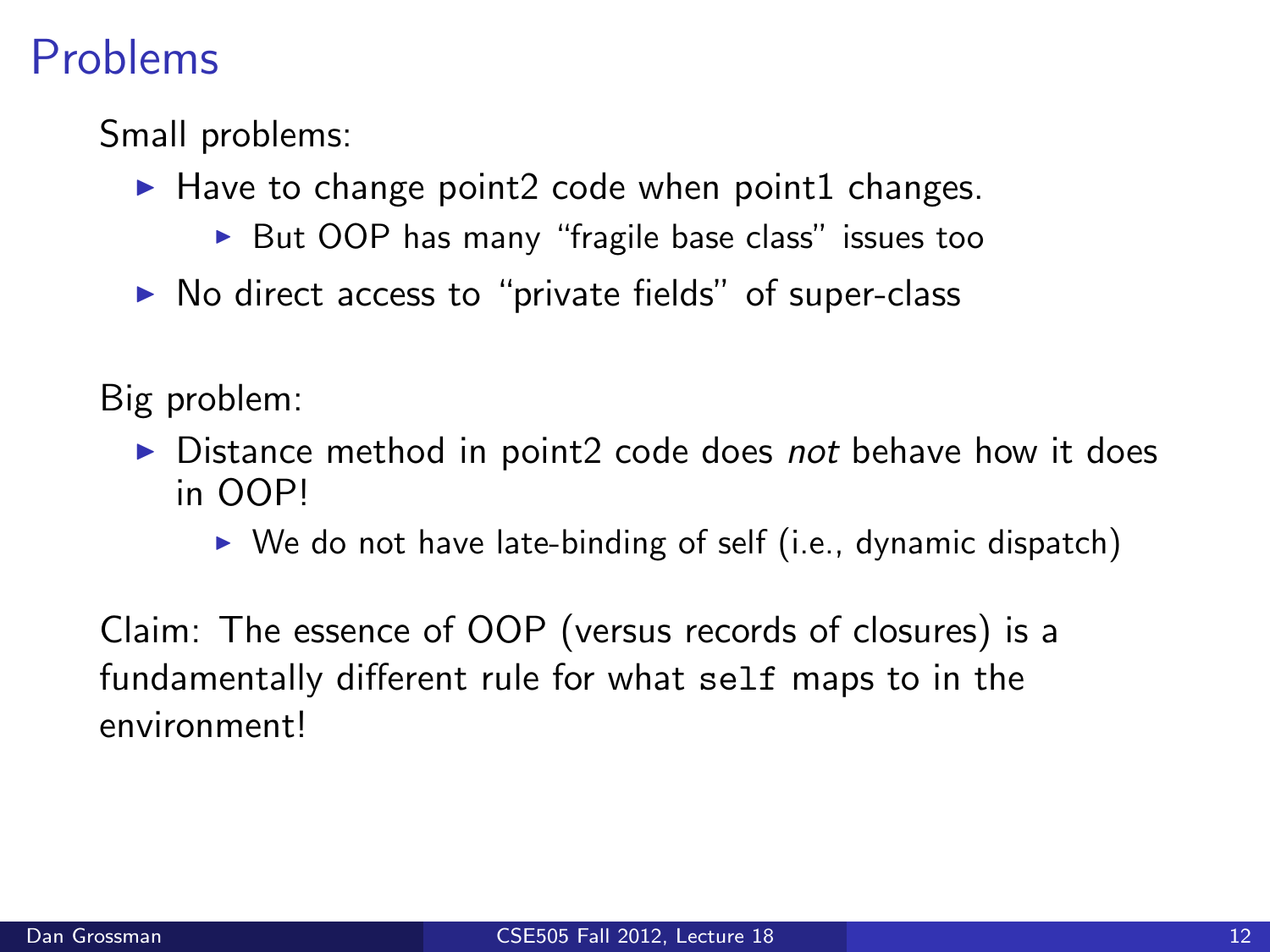## More on late binding

Late-binding, dynamic dispatch, and open recursion are all essentially synonyms. The simplest example I know:

```
Functional (even still O(n))
 let c1() = let rec r = \{even = fun i \rightarrow if i > 0 then r.odd (i-1) else true;
   odd = fun i \rightarrow if i > 0 then r.even (i-1) else false
 } in r
 let c2() = let r1 = c1() in
   let rec r = \{even = r1, even: odd i = i \times 2 == 1 \} in r
OOP (even now O(1)):
 class C1 {
   int even(i) { if i>0 then odd(i-1) else true }
   int odd(i) { if i>0 then even(i-1) else false } }
 class C2 extends C1 {
   int odd(i) \{ i \, % \, 2 == 1 \}
```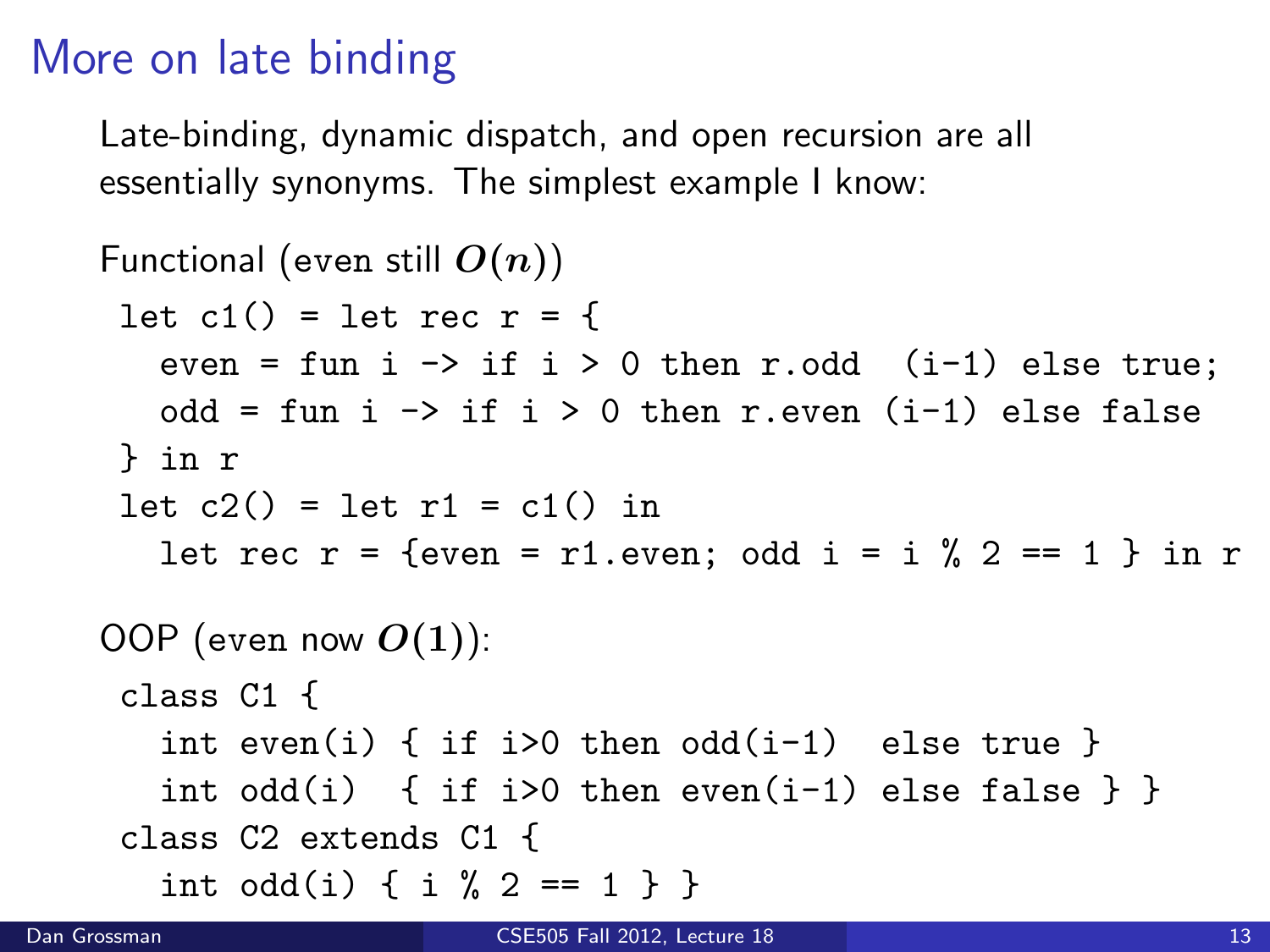### The big debate

Open recursion:

- $\triangleright$  Code reuse: improve even by just changing odd
- $\triangleright$  Superclass has to do less extensibility planning

Closed recursion:

- $\triangleright$  Code abuse: break even by just breaking odd
- $\triangleright$  Superclass has to do more abstraction planning

Reality: Both have proved very useful; should probably just argue over "the right default"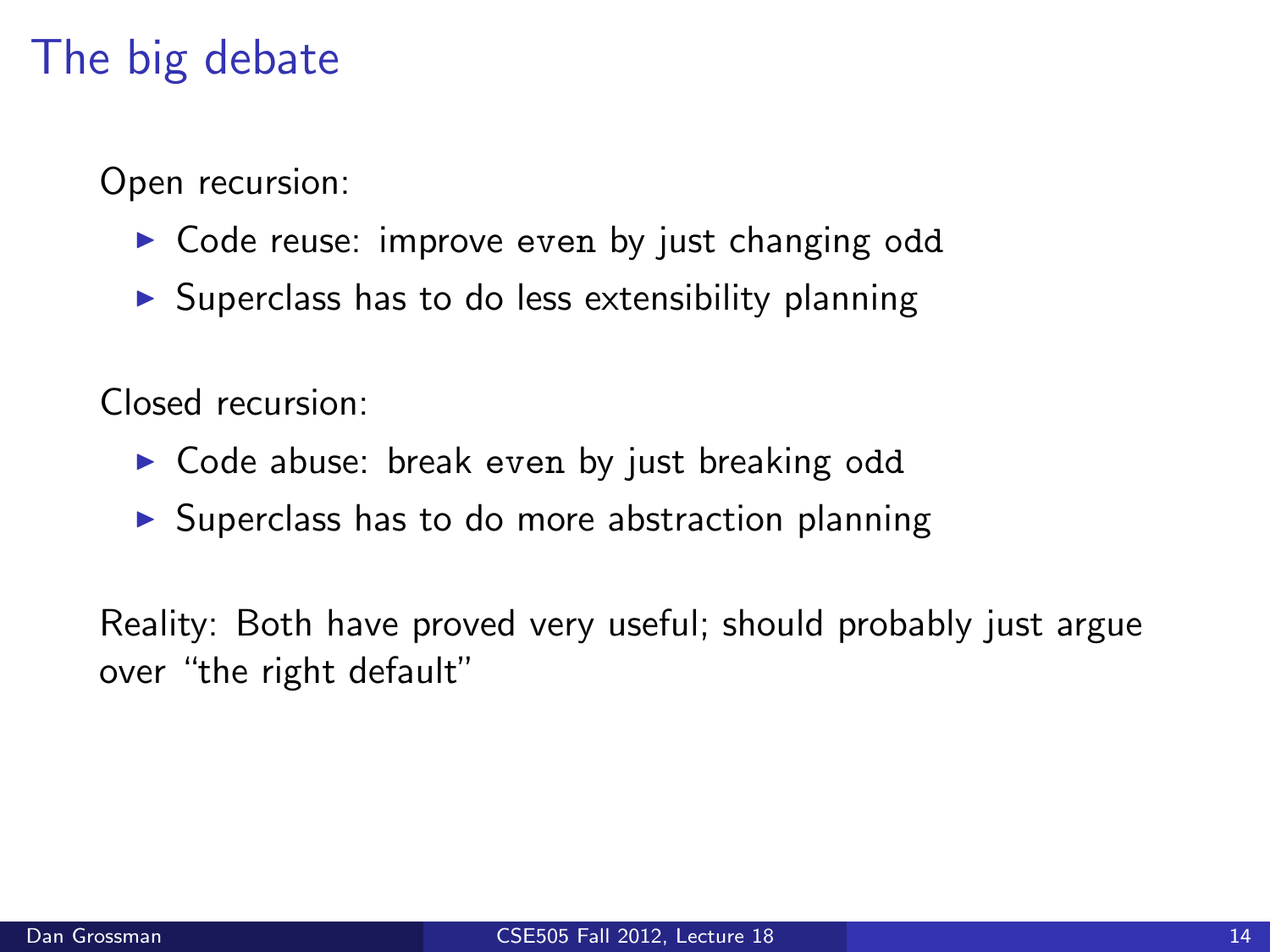## Where We're Going

Now we know overriding and dynamic dispatch is the interesting part of the expression language

Next:

- $\blacktriangleright$  How exactly do we define method dispatch?
- $\blacktriangleright$  How do we use overriding for extensible software?
- $\triangleright$  Next lecture: Static typing and subtyping vs. subclassing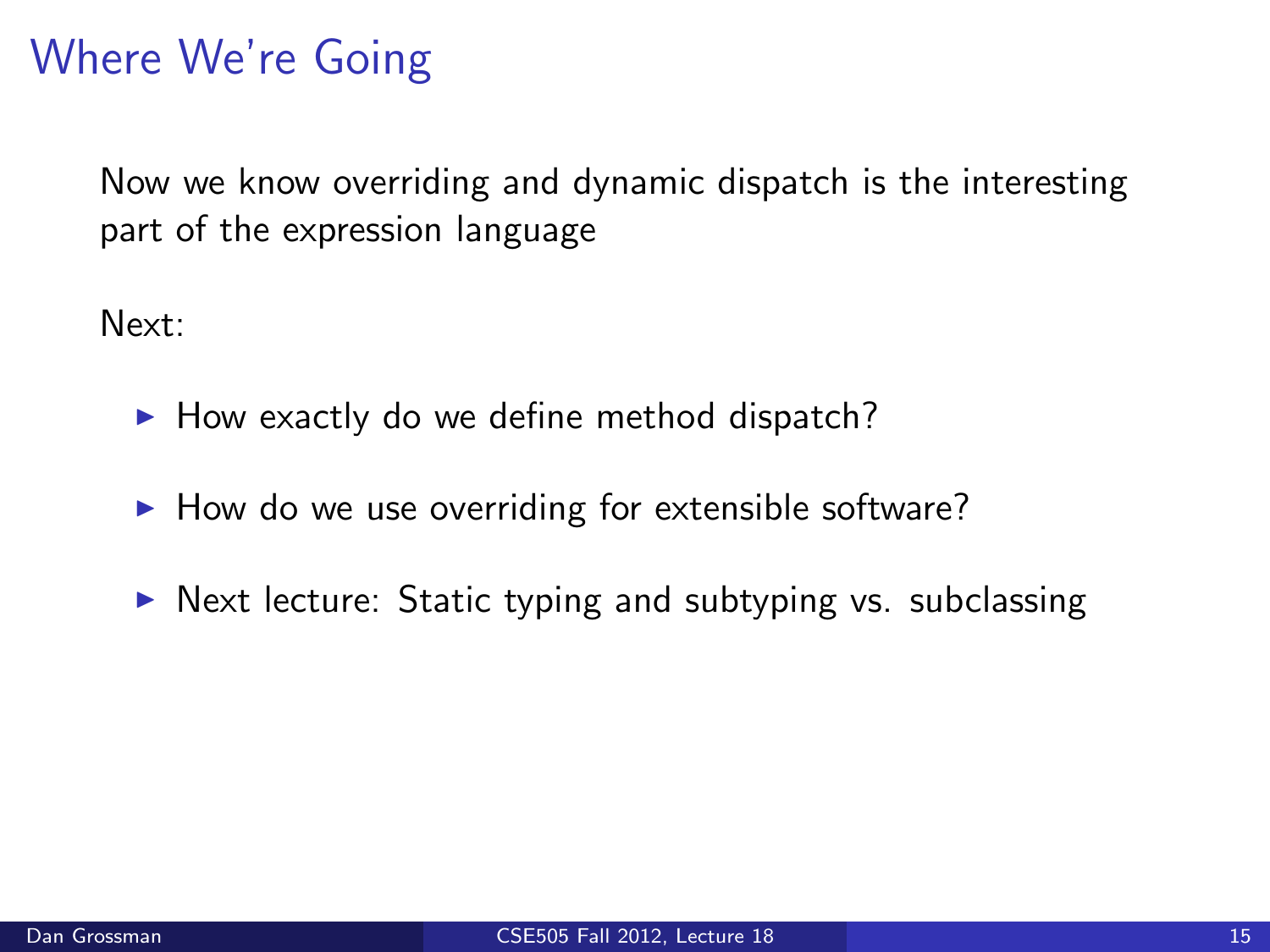# Defining Dispatch

Focus on correct definitions, not super-efficient compilation techniques

Methods take "self" as an argument

 $\triangleright$  (Compile down to functions taking an extra argument) So just need self bound to the right thing

Approach 1:

- $\blacktriangleright$  Each object has 1 "code pointer" per method
- For new  $C()$  where C extends D:
	- $\triangleright$  Start with code pointers for D (inductive definition!)
	- If C adds m, add code pointer for m
	- If C overrides m, change code pointer for m
- $\triangleright$  self bound to the (whole) object in method body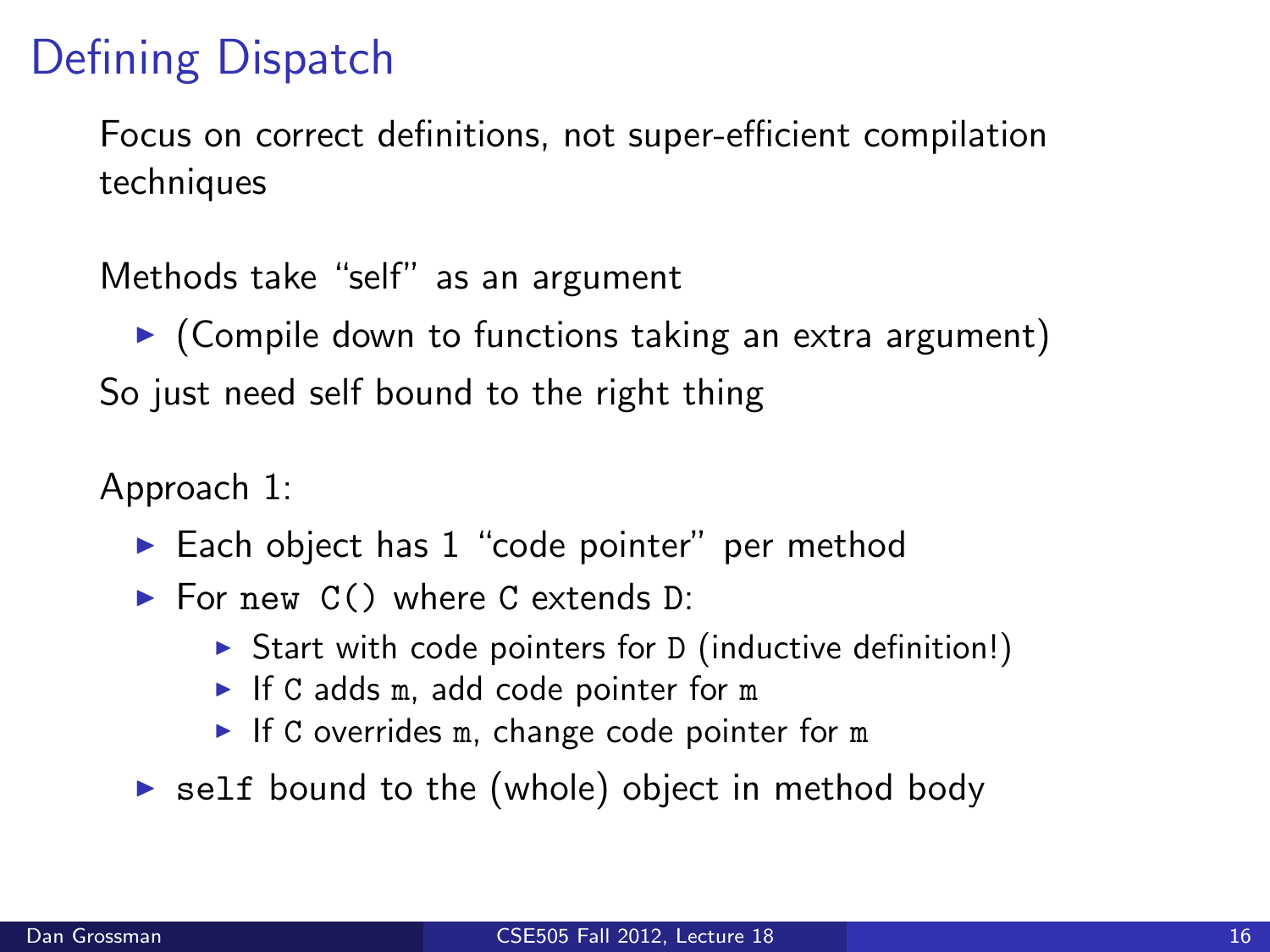## Dispatch continued

Approach 2:

- Each object has  $1$  "run-time tag"
- $\triangleright$  For new C() where C extends D, tag is C
- $\triangleright$  self bound to the (whole) object in method body
- $\triangleright$  Method call to m reads tag, looks up (tag, m) in a global table

Both approaches model dynamic-dispatch and are routinely formalized in PL papers. Real implementations a bit more clever

Difference in approaches only observable in languages with run-time adding/removing/changing of methods

Informal claim: This is hard to explain to freshmen, but in the presence of overriding, no simpler definition is correct

 $\triangleright$  Else it's not OOP and overriding leads to faulty reasoning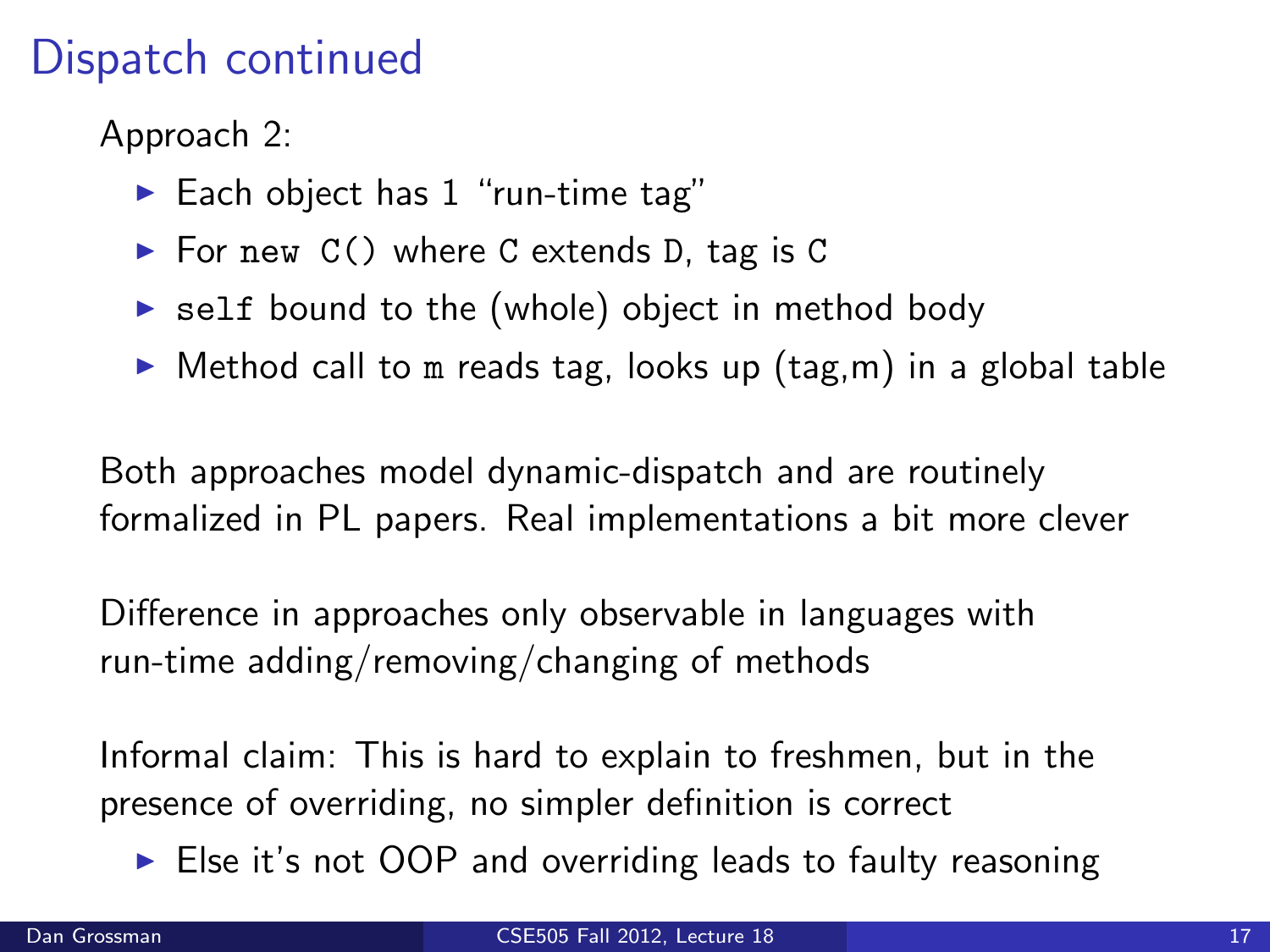## Overriding and Hierarchy Design

Subclass writer decides what to override to modify behavior

 $\triangleright$  Often-claimed unchecked style issue: overriding should specialize behavior

But superclass writer often has ideas on what will be overridden

Leads to abstract methods (*must* override) and abstract classes:

- An abstract class has  $> 0$  abstract methods
- $\triangleright$  Overriding an abstract method makes it non-abstract
- $\triangleright$  Cannot call constructor of an abstract class

Adds no expressiveness (superclass could implement method to raise an exception or loop forever), but uses static checking to enforce an idiom and saves you a handful of keystrokes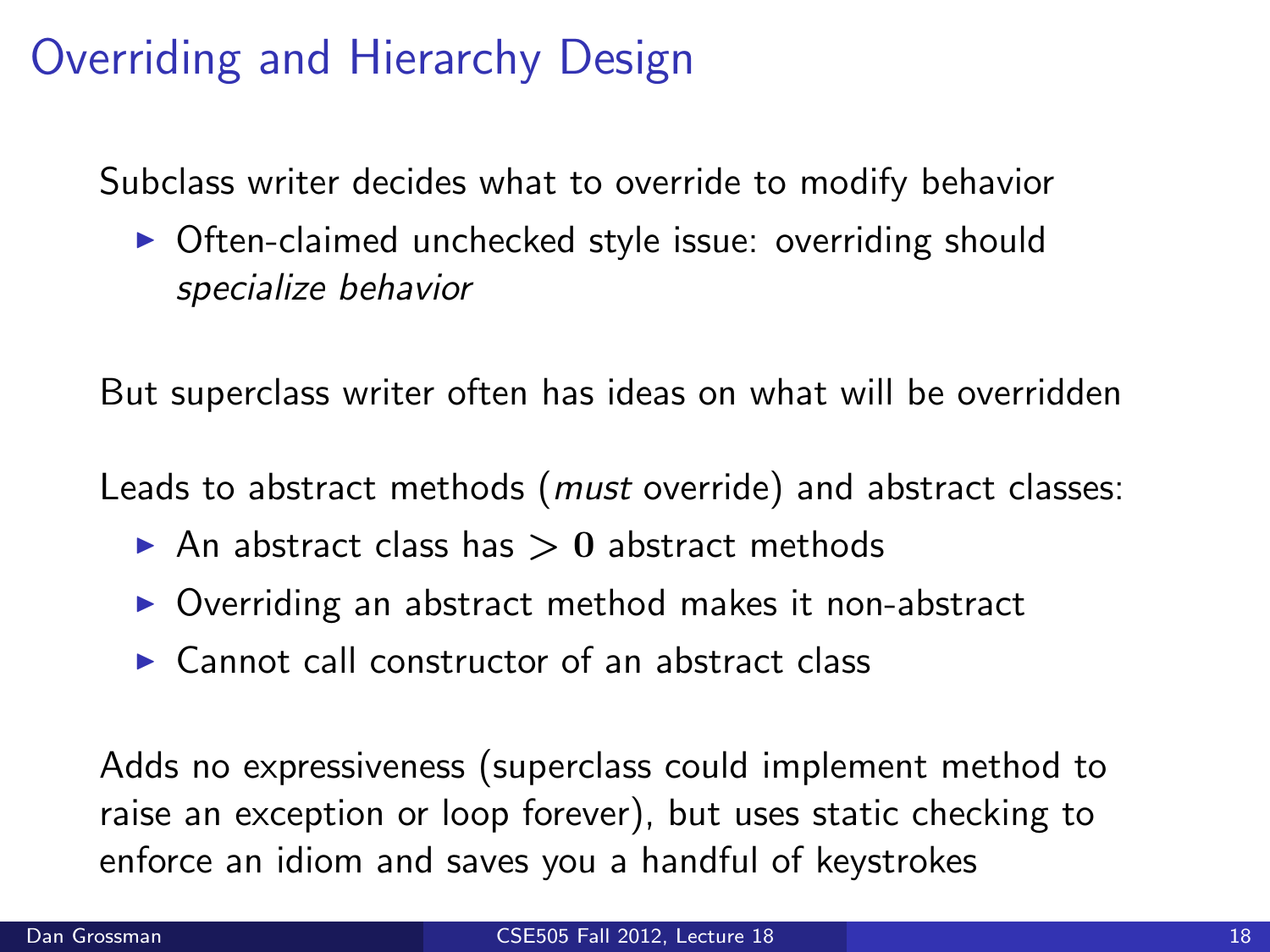# Overriding for Extensibility

A PL example:

```
class Exp {
 abstract Exp eval(Env);
 abstract Typ typecheck(Ctxt);
 abstract Int toInt();
}
class IntExp extends class Exp {
 Int i;
 Exp eval(Env e) { self }
 Typ typecheck(Ctxt c) { new IntTyp() }
 Int toInt() { i }
 constructor(Int_i) { i=j }
}
```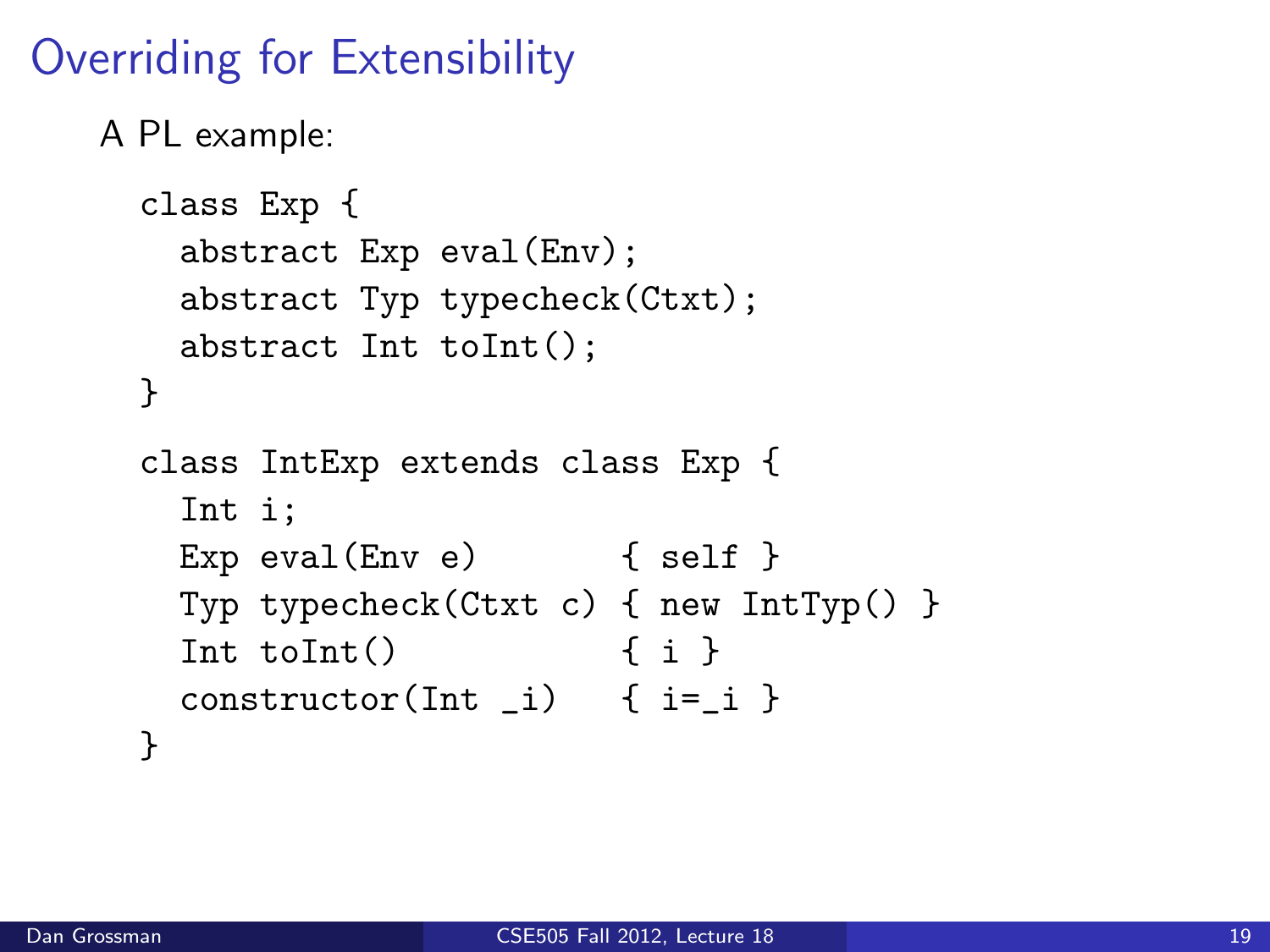## Example Continued

```
class AddExp extends class Exp {
 Exp e1;
 Exp e2;
 Exp eval(Env e) {
    new IntExp(e1.eval(e).toInt().add(
                e2.\text{eval}(e).\text{toInt}());
  }
  Typ typecheck(Ctxt c) {
    if(e1.typecheck(c).equals(new IntTyp()) &&
       e2.typecheck(c).equals(new IntTyp()))
      new IntTyp()
    else
     throw new TypeError()
  }
  Int toInt() { throw new BadCall() }
}
```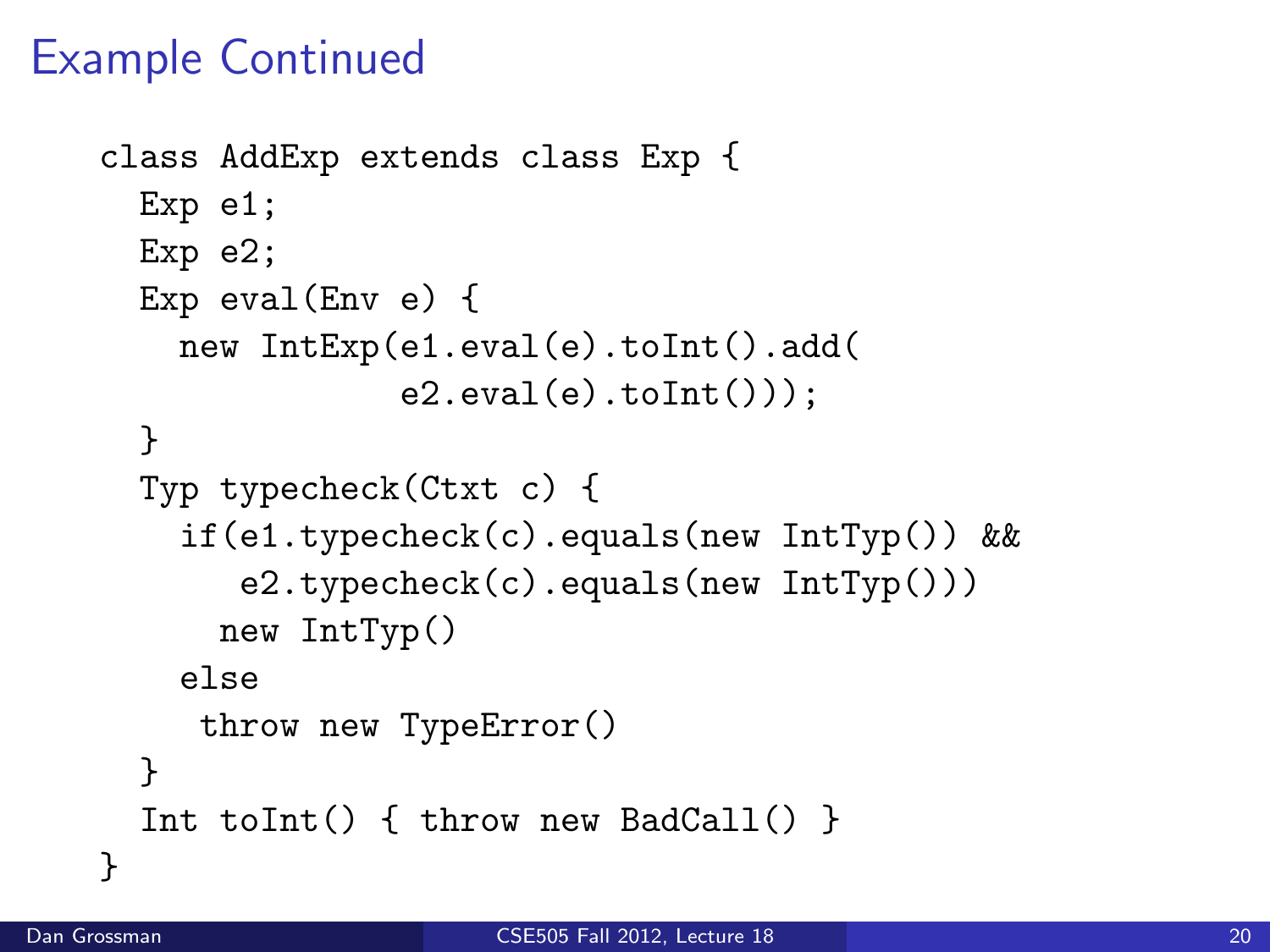#### Extending the example

Now suppose we want MultExp

- $\triangleright$  No change to existing code, unlike ML
- In ML, we would have to "prepare" with an "Else of 'a" variant and make Exp a type-constructor
	- $\blacktriangleright$  In general, requires very fancy acrobatics

Now suppose we want a toString method

- $\triangleright$  Must change all existing classes, unlike ML
- $\blacktriangleright$  In OOP, we would have to "prepare" with a "Visitor pattern"
	- $\blacktriangleright$  In general, requires very fancy acrobatics

Extensibility has many dimensions — most require forethought!

 $\blacktriangleright$  See picture...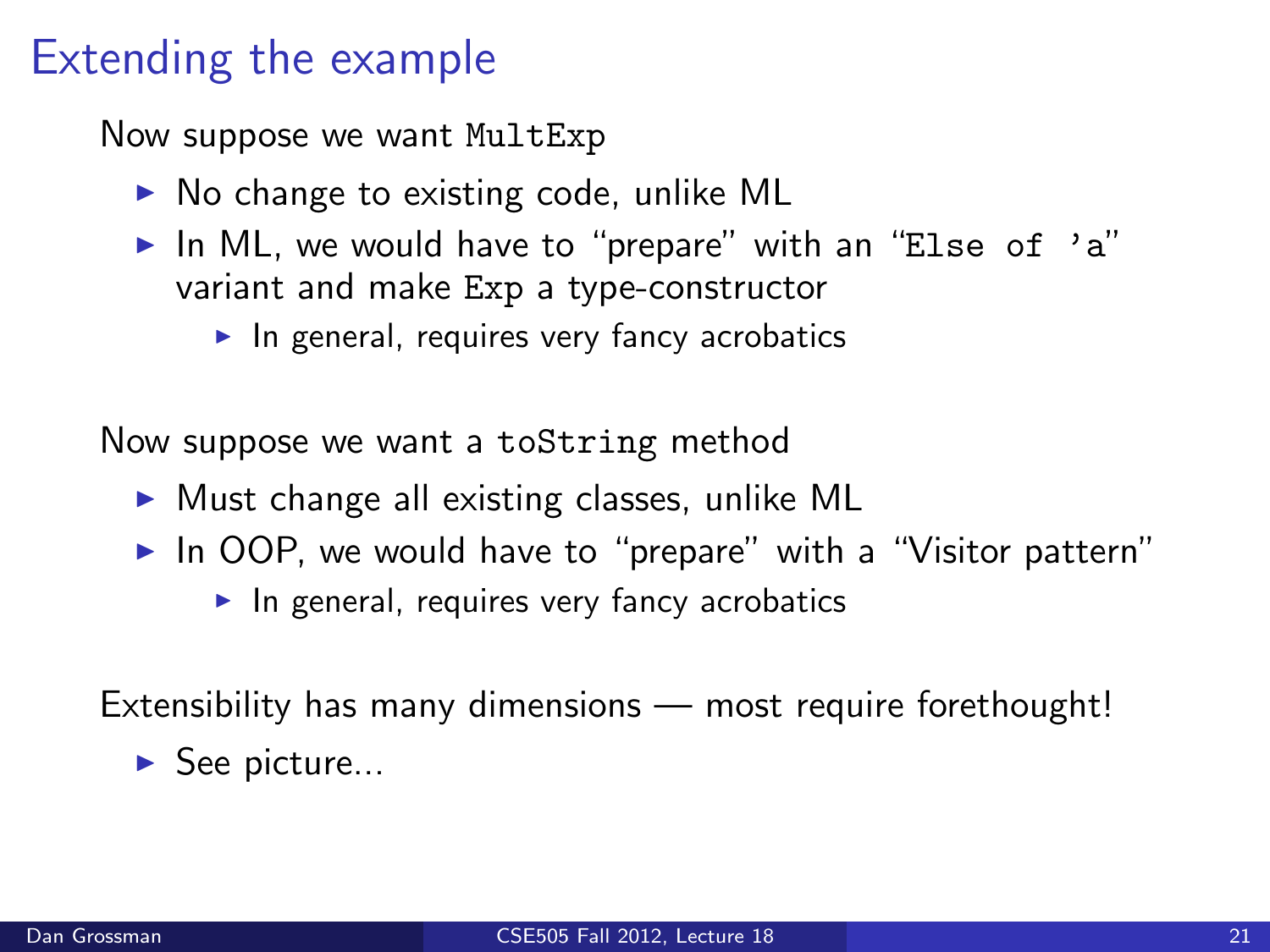## Variants and Operations: "The Expression Problem"

 $\triangleright$  Given a type with several variants/subtypes and several functions/methods, there's a 2D-grid of code you need:

|           | $Int \mid Negate \mid Add$ | Mult |
|-----------|----------------------------|------|
| eval      |                            |      |
| typecheck |                            |      |
| toString  |                            |      |

- $\triangleright$  OOP and FP just lay out the code differently!
- $\triangleright$  Which is more convenient depends on what you're doing and how the variants/operations "fit together"
- Often, tools let you view "the other dimension"
- $\triangleright$  Opinion: Dimensional structure of code is greater than 2–3, so we'll never have exactly what we want in text